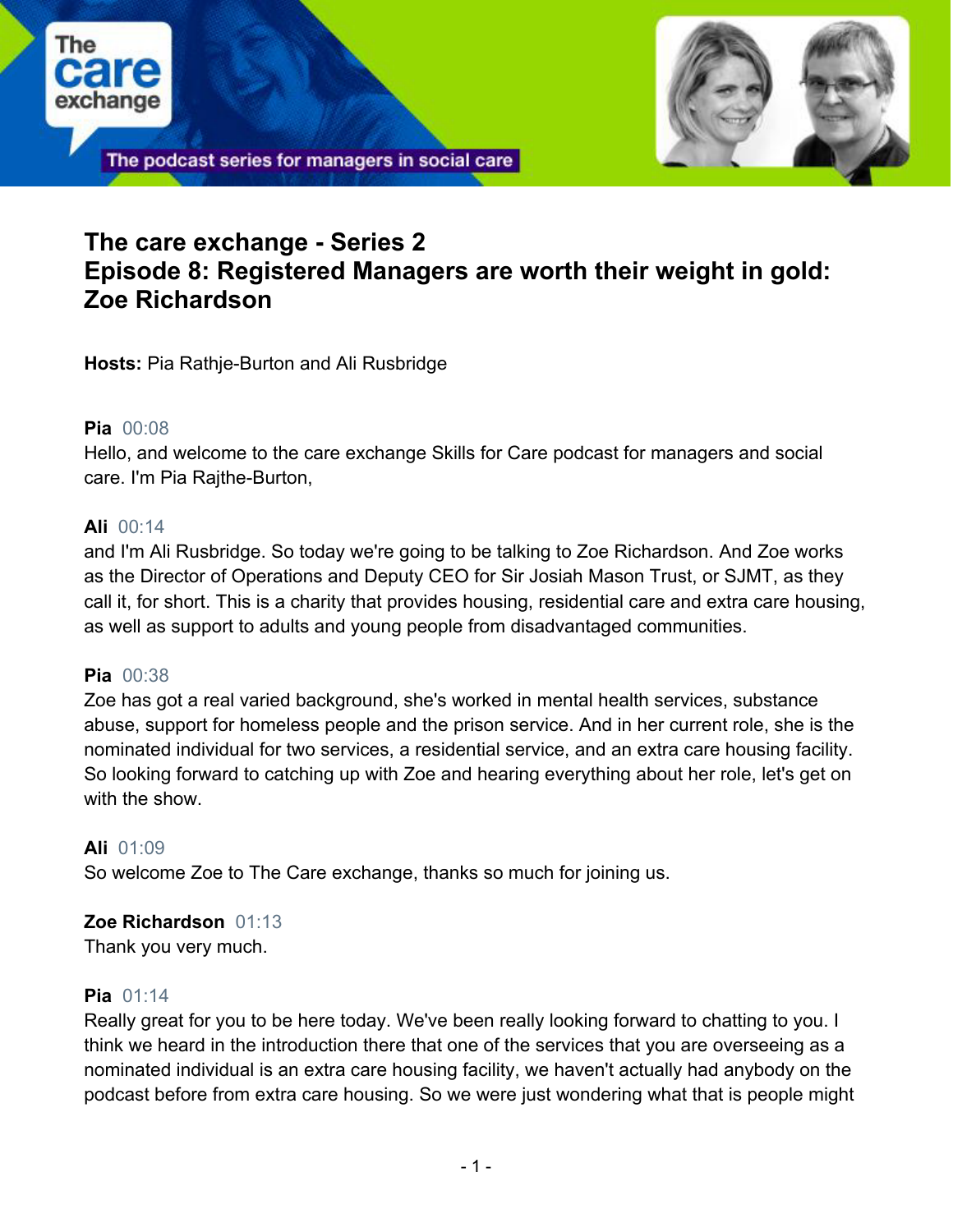not know what what's the difference between supported living and residential care and extra care housing.

# **Ali** 01:46

Okay, so it's a bit of a weird service, actually, which is why people don't probably know what it is. So when I first joined SJMT, I wasn't 100% sure what it was. And so basically, it is housing as in, people live completely independently, have their own front door, and have a little flat within a bigger building. But there are staff on site 24/7, who were all care assistants, who can meet their care needs. And know those care needs can be anything from prompting with medication reminders, that sort of thing, all the way up to doing a bit of bathing personal care. And each person goes about their their independent lives. So it facilitates them to stay as independent as possible for as long as possible, but with a little bit of care in between. So from a care perspective, and the service is registered as a personal care service. So very similar to domicilliary care, but it's in one building, and they're all in little, little flats. So it is a sort of anomaly, I suppose it's kind of like what, what we describe is a bit of a hybrid. And from from a history perspective from from the organisation it was it was purpose built, because our organisation looks after lots and lots of older people, and in independent housing and people were having to move out of independent housing, go and move into care facilities. So I think originally, the idea was from the Board of Trustees at the time, which was in like the 80s. What actually why don't we build our own and see whether we can deliver something ourselves. So that's what that service is, what this does is it gives a person the ability to still go out to the shops and to the pub or go and see family or whatever. But also know that they if they need that help, then that's fine. It's just a pool called away. And it's quite a nice little community there. I'd like more of it, to be honest, it works really well. And there are obviously huge organisations now that monopolise on the idea of extra care and have like the whole village kind of idea of it, you know, like with this, like cinemas, on sites, and, you know, pubs and all that kind of stuff. I mean, we are not that we're just this kind of it's become this hybrid that we run, which works really well. And I'd say probably 80% of the people that live there have come through are already independent from the housing route, and then in living completely independently, it's been really difficult for them, so then they've moved into into that service. So it's Yeah, does that make sense? It's kind of that in between. It's very straightforward.

# **Pia** 04:40

And the registration is yes, as you say it's it's can be just one provider with a homecare registration as such, or it can also be multiple providers, can't it? You could have

# **Ali** 04:58

Of course you could, absolutely I mean, he only some of the bigger organisations that do that do have separate between the housing and the provider? Whereas we do we do do it in house. But yeah, so the registered manager there she is registered as if she was a domicilliary care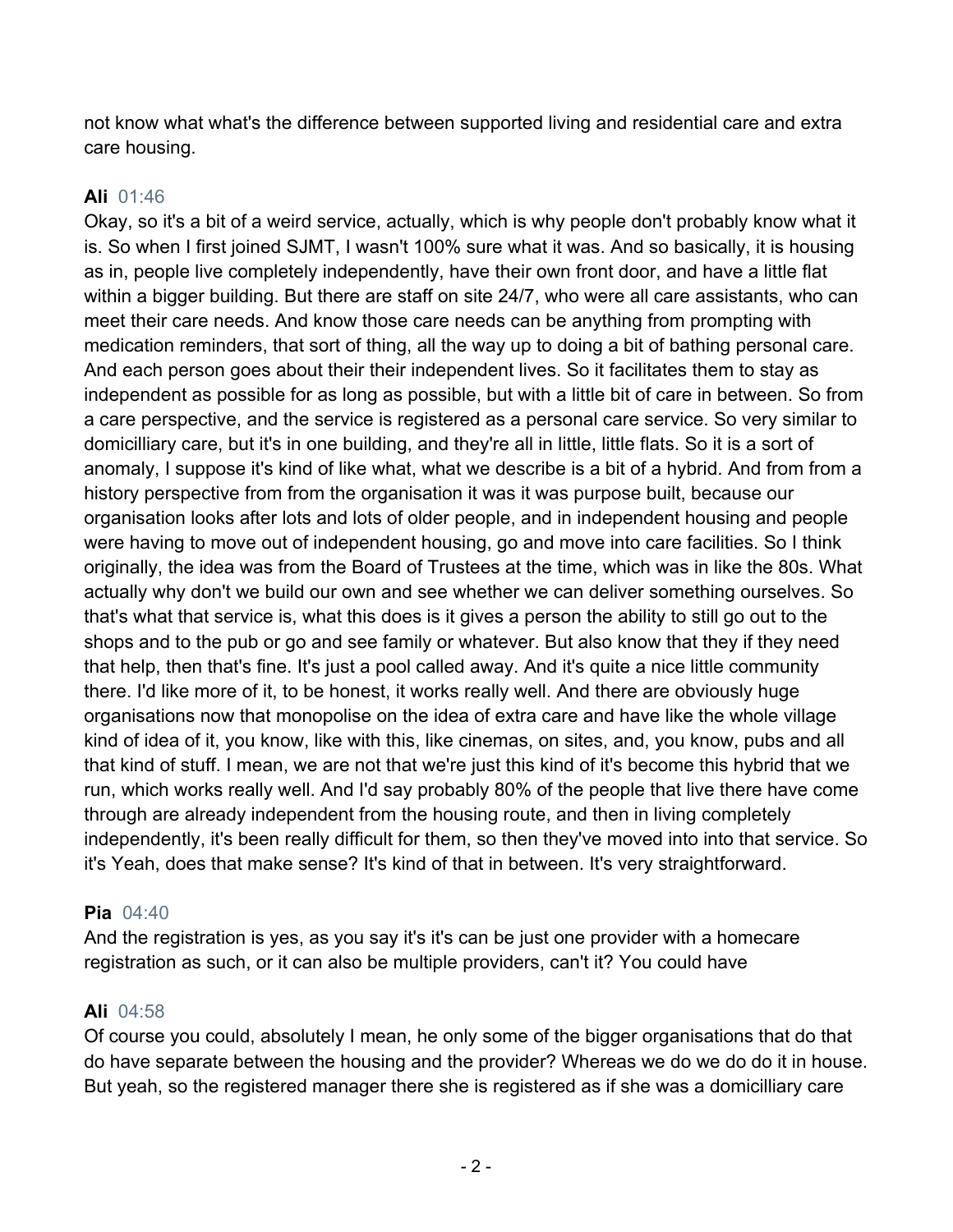manager, which for us as well, it's been quite interesting in the last sort of year or so because what that's meant is that we can actually start to offer domiciliary care, based on her registration and her team outwards to some of the independent that are still on the estate as well. So it's kind of connected a few more dots for us in different ways by using that same registration, because it's basically domiciliary care. So that's worked quite well.

#### **Pia** 05:40

Interesting. And we also heard introduction there that you are a nominated individual. So what does that role involve?

### **Ali** 05:51

That role involves so much for me and I, I take it really seriously actually, because for me, running Care Services is really, really challenging. And I think being a nominated individual, it's really important to invest in the registered managers as much as possible, you can't run care services without registered managers, that that that's my theory, you need that core basis of management in there all the time. And actually, what they do is really, really challenging. And so I it is a leadership role. It's a line management role. And obviously, I manage all our registered managers, and I do supervisions, and all of that kind of stuff. But I also do quite a lot of stuff around quality. And I do nominate individual audits, spot checks, and work with them around all the Chloe's and the work they're doing on that. So I'm quite heavily involved in the operations care services. And I'd be I kind of make it a point that they their personal development is my responsibility as nominated individual as well. And I certainly for the last couple of years, because of COVID are made some real distinctions around managing the pandemic with them, rather than it being something that was done to them. So at the time, as everybody knew, at the time, we were going through this continual change and process of, you know, you'd wake up one morning, and there's another regulations changed, or PPE is now this, but it's not that and let's go and check all these boxes, because these ones are wrong, you've got to go and find another type of mask, all this kind of stuff. So I think what I did, and what I made a decision of quite quickly, was that actually delivering the care and being in the care homes and dealing with the stress that they were on at the time was enough, as far as I was concerned. So I took over all the kind of policy change and funnelled everything through myself, so that all the contacts with the local authorities, when their phone in their capacity, Tracker, all of that stuff that came on board, I took all of that brought it into me and said, Look, all of that bureaucracy, that's my problem, I what I need you to do is I need you to make the building safe and keep everyone as safe as possible and keep the staff doing what they're doing. And all of that kind of thing. They might very much became like the front face of the pandemic while I was kind of churning stuff in the background for them. And obviously, at the time before COVID, that was never a nominated individuals role. But it very much became my role because I just felt like I needed to do something. Otherwise, they could never do what they needed to do. So that's a huge part of it for me, is that kind of making sure that they're enabled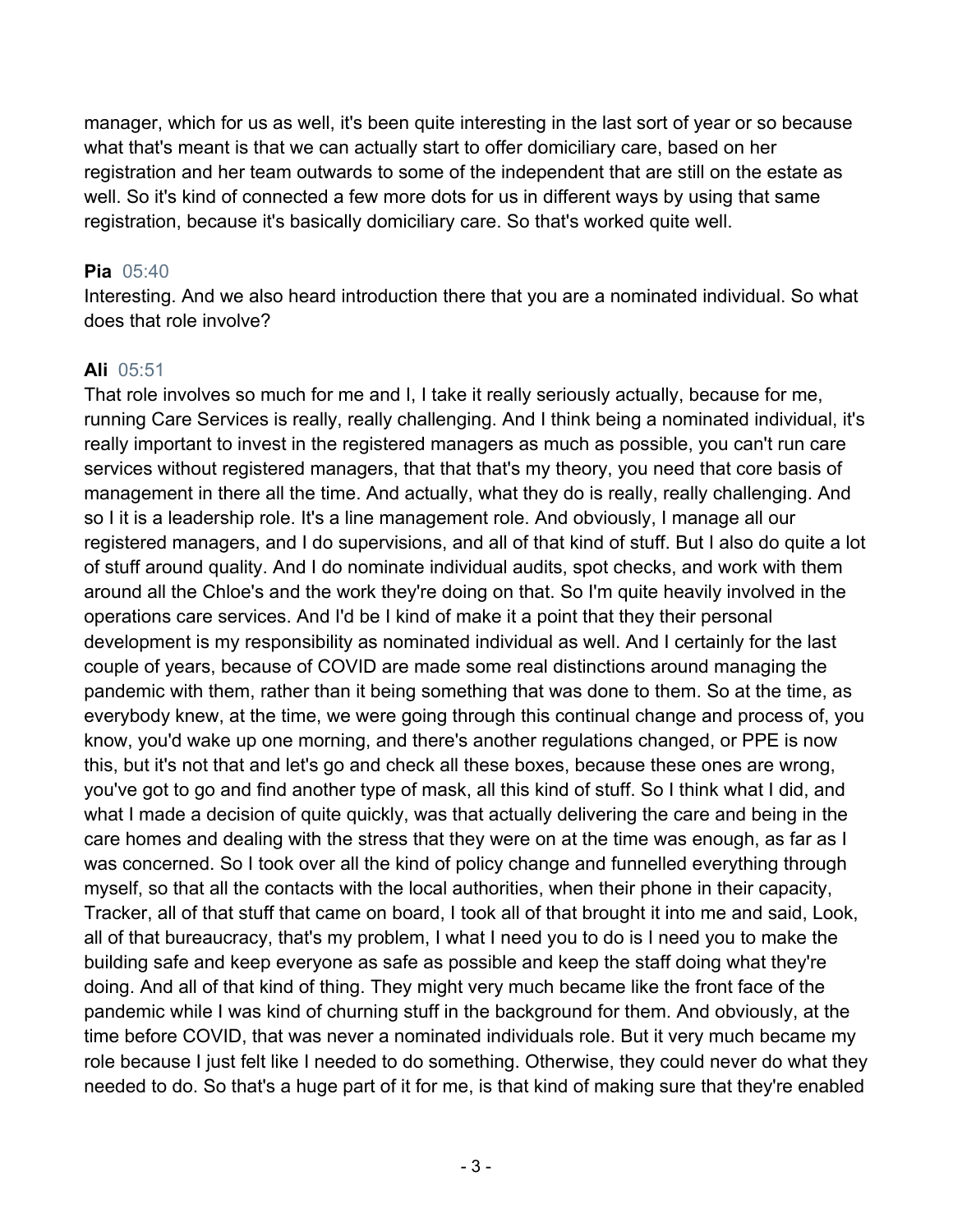to do their jobs. And sometimes that does actually mean kind of cutting across things for them and saying no, no, that's actually more my responsibility. And from an organisational perspective, I'm accountable to our Board of Trustees as nominated individual to say whether care is safe or not. Is it okay, are we meeting all the targets that we should be meeting, you know, on a regulation perspective, is everything the way it should be? And, you know, our Board of Trustees comes to me every quarter, and I have to put in a nominated individual kind of report around all of that so that they know. And that's where that kind of well-led things come from for me is that it goes up, but that comes from me. It's my responsibility to know that. So if out of all the things that I do in my job, I have got multiple hats and multiple titles. But I think the nominated individual one is the one that takes most of my time. Were you a registered manager yourself before you became a nominated individual? No, I've never been a registered manager Do you think that makes a difference? Is that is there sort of pros and cons around that? I think there is and there isn't, I think So previous to being an SMT I used to work for quite a large national organisation that had services CQC and non CQC services, I used to run all of those. So I've lined managed, line management for managers for a very long time. Why did I not want to be a registered manager? I don't know, I think I think it does have its pros and cons. I think I have a huge amount of respect for registered managers and for the responsibility that they have. And I think, because I've not done it, I see it as they're worth their weight in gold to me, because it's not, I suppose it. I don't know, I think I've been a services manager before I've run housing services and data service it all sorts of things. And I've done that. But I've never ever taken that plunge of going and getting registered and running a registered service. So actually, I think what that's done is that has created this huge thing where I have so much more respect for them, because I just think I don't think I would have ever taken that risk, if I'm honest, because the accountability they have to carry is just enormous. And I that, I suppose is why I do the nominated individual the way I do it, because I feel that it's such a huge role for them to have, that they need to have somebody that can help them and enable them to do their role. And, you know, yeah, okay, I could go on, I could go and run one of our care services, of course I could, but I'm not registered. And I think there's this thing about this clout about being registered, that is very different. And I kind of we've kind of saw quite and laugh about it work, because obviously they have the registrations to put some, you know, that they're in the, the entrance of all the services and stuff like that. And it's a bit like that thing of when you've got your name above the door on a path. It's that sort of like, you know, like you, that's yours, isn't it like that you can't get much more clout than that, really. And I think when CQC come in, and, you know, the amount of inspections that I've been a part of, and stuff at the end of the day, they don't really want to talk to me, it's not really about me, is it? And I think that's where all the kind of the weight comes from, and quite rightly so it's a massively responsible role. And but I also think that therefore, as nominate individual, it's, it's really important for me to be able to take some stuff off them. That just is like a bureaucracy is maybe not really part of it, but it's become part of it. Yeah. And, yeah, it's not something I don't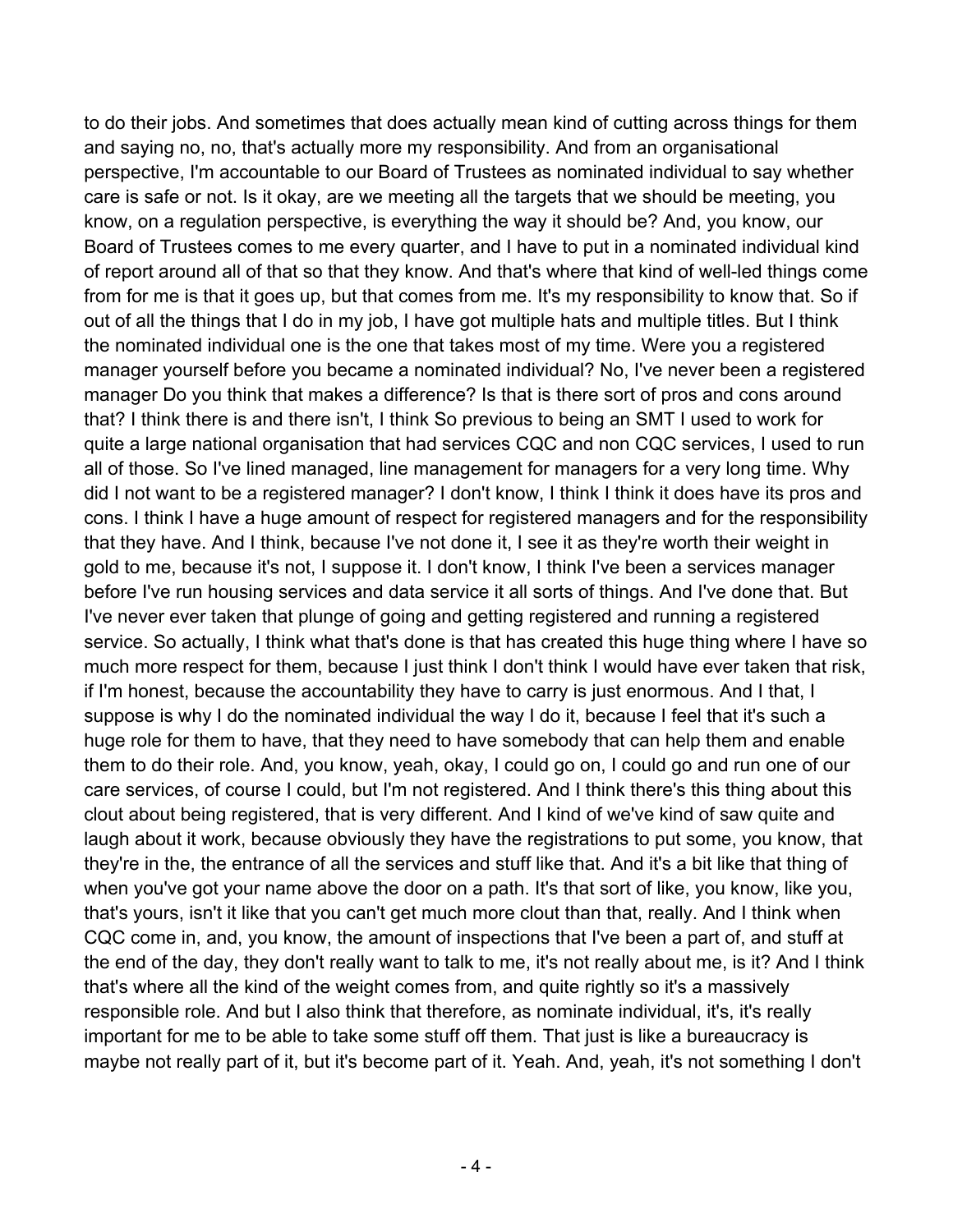know, I don't know if I would have ever become a registered manager for one. So I'll fess up now.

# **Pia** 12:33

I think it's interesting that you, because you could imagine if you don't have that hands on, you know, you haven't done it before that you'd be a bit kind of, oh, you know, what you moaning about? Almost? Sounds like you're completely the opposite, that you're almost saying, Oh, my God, this role is so huge and have so much responsibility. Yeah, I'm, I'm gonna do whatever I can to lessen that,

# **Ali** 12:59

that. Yeah. And I think I've massively for me, that is the kind of angle that I've come from. And I think I've said it, many times, I said it was a good registered manager is worth their weight in gold. And that is the way they should be seen, as far as I'm concerned. A service that is running at that good, or even, you know, what requires improvement, but somebody's working their way through all of that to try and get it to good. That is that is worth more than anything as far as I'm concerned. And those are the sorts of registered managers that stay, you know, and they stay and they live and breathe what they do, because it's just cutting through the middle and social care is what they do. And I think what, yeah, that's why I suppose I invest so much in in them, and also in the role, how I see my role as their supporter. It's not there as their line manager to tell them what to do. I'm there as their support or to go, right. Okay, what do you need me to do? That's how I do it. And, you know, when I do supervisions, and go to meetings, or whatever, for them, that big thing is like, what, okay, what do you need from me? I don't, that's what I say to them all the time. So for what do you need me to do? And sometimes it's just backup, isn't it? Or it's, you know, actually this has happened or Kenny, you know, we need you to look at an appeal or whatever it is, and that's fine. But a lot of the time, it's just telling them that they're doing a great job

# **Pia** 14:25

showing their appreciation. Yeah. And do you think it's important that a registered manager understand your role, and I'm thinking particularly about this kind of CQC aspect of your role having a really understanding of the difference between their level of accountability and the nominated individual level of interaction with CQC.

# **Ali** 14:50

I think it's really difficult because I think one of the things that I've found quite, I don't know it's a bit, I suppose a bit of a challenge really is that up. There's no like job description for a nominated individual. There's no one way of doing it. And I'm quite active in the nominated individual network in the West Midlands and stuff. But everybody does it very differently. And I think also, you know, there are registered managers who are also nominated individuals. And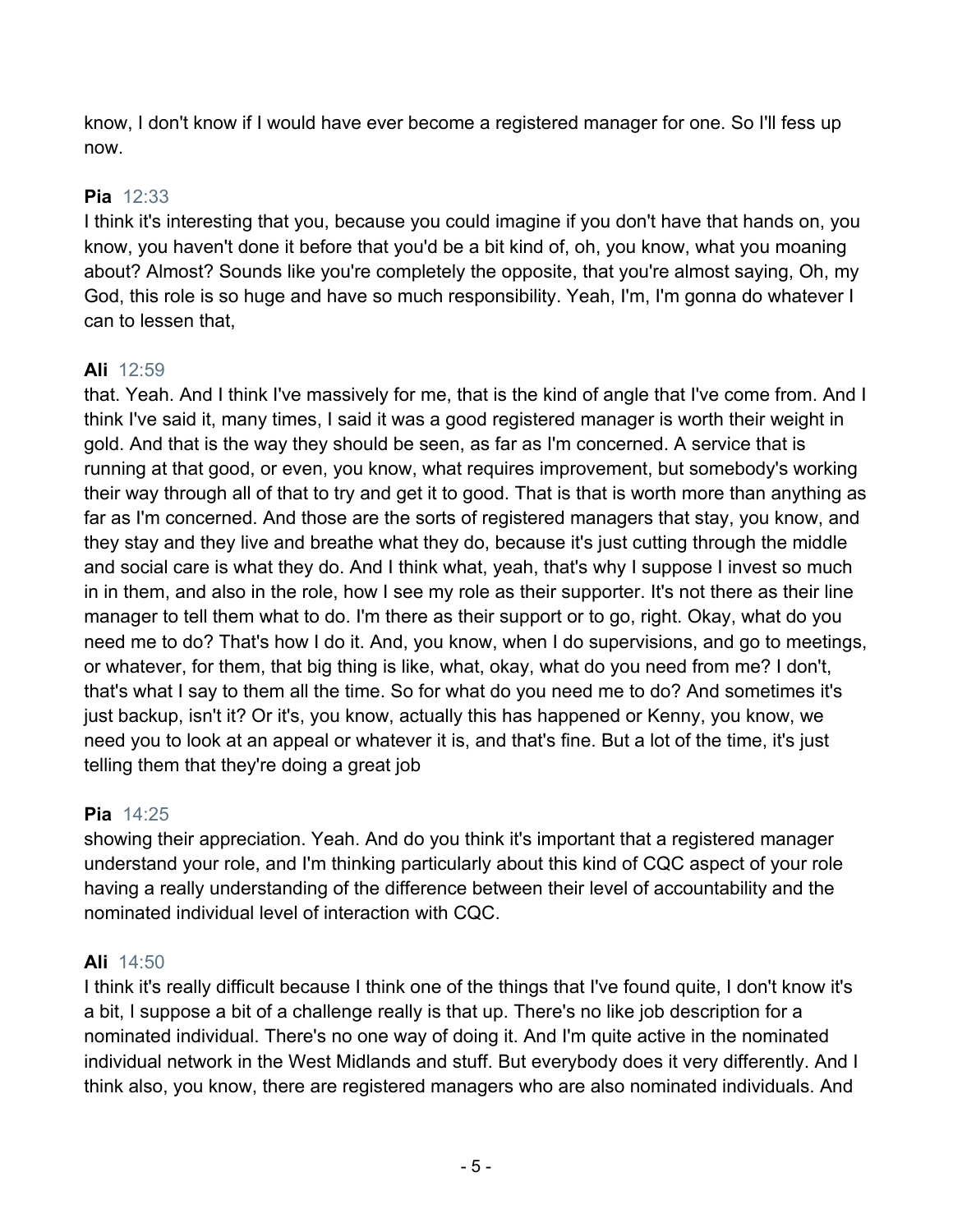there are no some providers that are really small and just don't have an infrastructure like we do, which means that they can, you know, go to other people, there, were there are discussions going on at the moment about whether nominate individuals could be like locality based, could you be a nominated individual for a number of different places, that sort of thing? And in fact, we ourselves are having conversations internally about if we were to grow and take on more care does that mean that we just have a nominated individual? Or would we need more? And I think if you're part of this, these usual care organisations, then there is that conversation? And some of that's because there's a lack of clarity, I think around what is it? What is the role? What is the point of the role from a regulatory perspective, and, for me, I think our registered managers know where the lines are, because our board bought kind of require a certain amount of information from me, and an accountability from me regarding care. So that kind of is dictated to from above, and the same with our chief exec, you know, he, he doesn't know the ins and outs, what's going on, but by blind managing me, he knows that care is okay. You know, that's, that's the kind of the point. And I think it's really challenging if you don't have that structure in line management structure as to what is a nominated individual? What, what is the point of it? What do they do? From a CQC perspective, I tend to get involved. Obviously, I'm there on days of inspection or whatever, absolutely. But as I said before, a lot of the time they dont want to talk to you anyway, they just sort of acknowledge you and go, Okay, nice to meet you. And that's it. But, you know, on a kind of other things, like maybe complaints, or if they're asking for certain pieces of information, or whatever, I will kind of get quite heavily involved on the basis of the fact that, from my accountability to the organisation, and to, you know, the senior leadership team, this organisation and to our trustees is that actually, I know what's going on. So I've got an accountability, and I have to do that, but also for, again, for the registered managers is that they've got someone that by their side, yeah, because it's not just their problem. It's the organization's problem. And I think that's what's really important. And, and I do find it somewhat frustrating that there is not necessarily a benchmark of how you should do this job. Because it is actually a job. It's not a title, it's a job. And so I do find that somewhat frustrating. But ultimately, there is no, you don't have to go through an interview, like a registered manager does, you don't have to go through all these hoops. In fact, some people go into jobs like mine, don't even realise that they're nominated individual until one day someone tells them that they only got performance. So you know,

### **Pia** 18:17

so many different structures as you as Yeah, earlier that, you know, you we have very tiny organisations, where the registered manager is a nominated individual,or new huge organisations where the nominated individualsl may not even go to those services. So there's so many, so many different ways. And I just think that it's, it's interesting question about, does the register manager really need to understand the nominatied individual role? You know, is that is that important? Or is that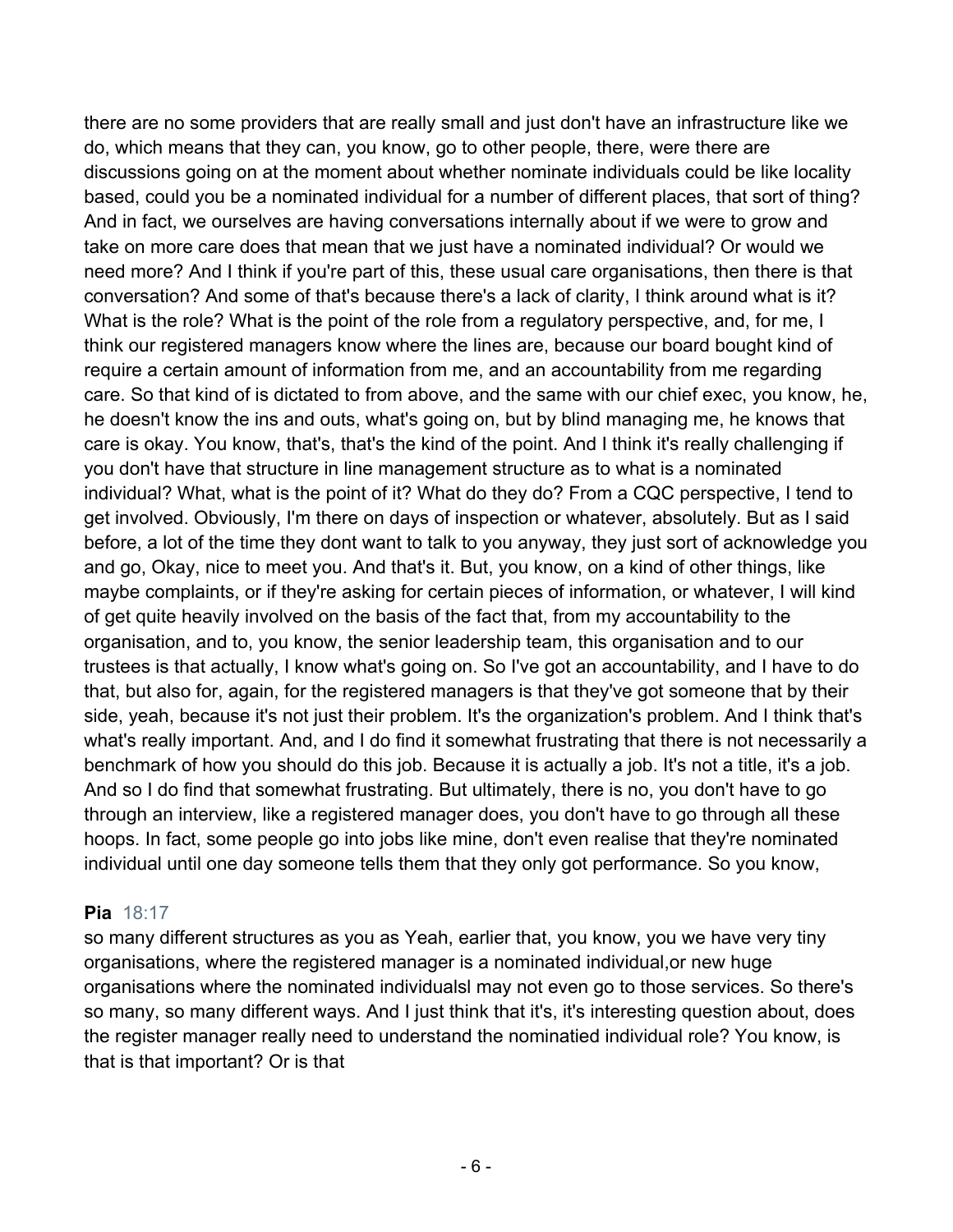#### **Ali** 18:46

I think the registered manager needs to understand what they need. Yeah. And then I think the registered managers should always have somewhere to go. Yeah, that's what I think. Yeah. And I think that sums it up really well. That's the big thing for me. Yeah.

#### **Pia** 18:59

Yeah. And one of your organization's values, I noticed was fun. And just chatted to you findings, obviously, really, and humour is really important to you. Why is that? Why is it important to you?

#### **Ali** 19:16

Um, you know, it's one of the reasons why I applied for the job when I joined SMT because it was it was, it was advertised with the value of fun. And so it humour is a massively important to me as a person, it's kind of it's part of my makeup. And I think you've got to laugh at things. But I think also at work, it's so important, especially in the work that we do in social care, because actually, it can be pretty dark at times. And then we run services that do end of life care, and we deal with deaths a lot. And then obviously, nobody knew what was going to happen a couple of years ago, but there was a massive pandemic and that was pretty awful as well. And I think one of the big things is that you've got to be able to bring a bit of joy into either the lives of the people that you're working with, and the staff team or your managers or whoever it is, because you spent so many hours at work. And for me that the work that I do, it probably sounds really cliche, but it is a calling, I've never done anything other than work with people, but don't know anything other than working with people. And I absolutely love it. And even on the days where it is really, really dark. And there has been some awful times over the last couple of years. But there has also been throughout that whole time, days where we have laughed so much. And sometimes it's that slightly macabre humour that people get, isn't it when they do the work? You don't I mean, when you actually if anyone else heard this? Oh, that's a bit, you've got to do it, because it kind of keeps brings people together as well. Humour does, I think, and that acceptability that actually it's, you know, what it's okay to hope for things, by it being a fun thing to do. And if you're working with people all the time, that's gotta be, it's gotta be fun, isn't it? So how do you get that balance, right between being professional and having fun, because I agree with everything you said, but there's a balance in there isn't there, there is a balance in that. And I think it's really interesting, because coming from quite a big corporate organisation, and professionalism was probably the forefront of everything. And then when I came to SJMT, I find it I found it really challenging at first because it is really informal here. And it is that kind of family type approach. And although we're reasonably big, a medium sized organisation, like, everybody knows everybody, and there's not a person that you don't see and all of that kind of thing. So it kind of creates an element of informality. But I think professionalism is a totally different things, in the sense of, we're all here to do a job and to do it, it's to the highest ability that we can, and to the highest level of quality that we can,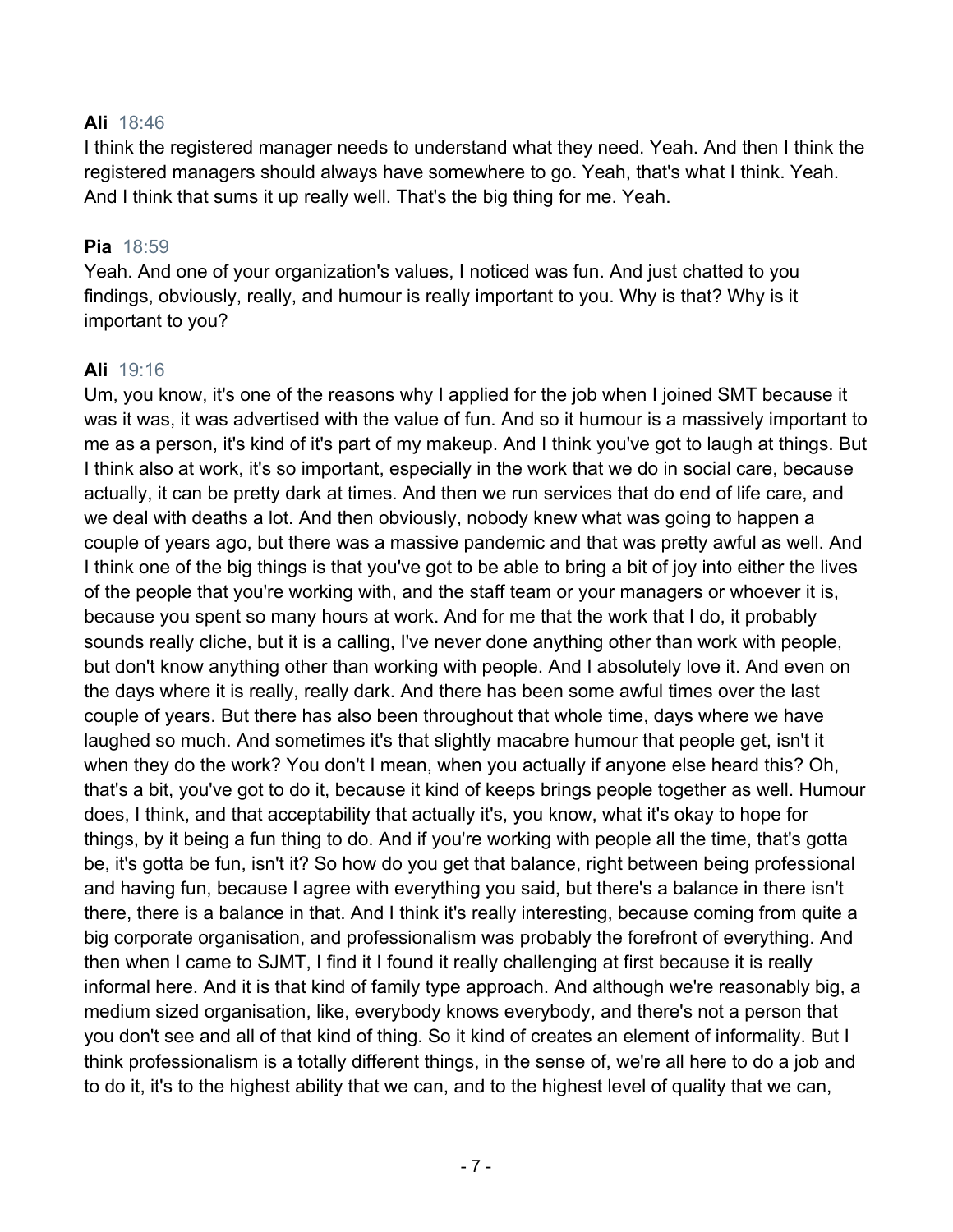that's what's professional, you can still have a laugh and a joke with people and be professional. There's always lines and boundaries. But I think also for the people that we work with all our residents and service users that when you know, for these people that we look after people got a sense of humour as well. That's part of people isn't, you know, like all people have something. And there's nothing better, I think, in finding that kind of like joke or sense of humour in a resident, particularly maybe one that is, say, really, really poorly, or is at that point of transitioning in life? Yeah. And you can find something that you then you actually start laughing about. I mean, that is pure joy, as far as I'm concerned. And why would you not want to love to do that? So, from my perspective, when I saw that, that was one of the values of the organisation, I can remember saying to my husband, I'm applying for that job. I mean, that is that's dream stuff for someone like me. Sounds great.

### **Pia** 23:21

And I think it's interesting what you're saying about what is professional, I was sort of smirking what you were saying, because I just had this memory of when I was a registered manager. We had a, I can't remember exactly what the theme was. But there was some sort of fun, fun thing happening some sort of fun event where everybody has to be fancy dress, including me, as a registered manager. So I was in fancy dress. But the timing was just a bit unfortunate. So I had to do a formal meeting with one of my staff and I can't get I can't remember exactly what the formal meeting was about. But I remember sitting in my fancy dress, and she was in fancy dress, having to have this qquite formal conversation about whatever it was that she was or wasn't doing. And her afterwards saying, I don't know how you did that.

# **Ali** 24:12

But isn't it about like, what we look like externally? Kind of makes it because it really shouldn't. I mean, obviously, people can't see me at the moment, but I've got bright blue hair. So you know, this is our I kind of face this sort of stuff quite a lot. People don't expect to see someone with bright blue hair. I've also covered in tattoos and all the rest of it like I am what I am, and it doesn't make me any less professional.

# **Pia** 24:36

Exactly. Yeah, that's a really good point. And so what you mentioned, when you're talking about your registered manager, the support they provide that one of your services was for a period of time and I think when you first took over overall requires improvements, but kind of several in several times I wasn't there and it was got to a point where we got to do something about this and, you were appointed, and your registered manager was appointed. And you really sort of kind of made some massive changes didn't? Yeah, in a very quite short period of time, wasn't it? Really? Yeah. Seven, eight months?

# **Ali** 25:15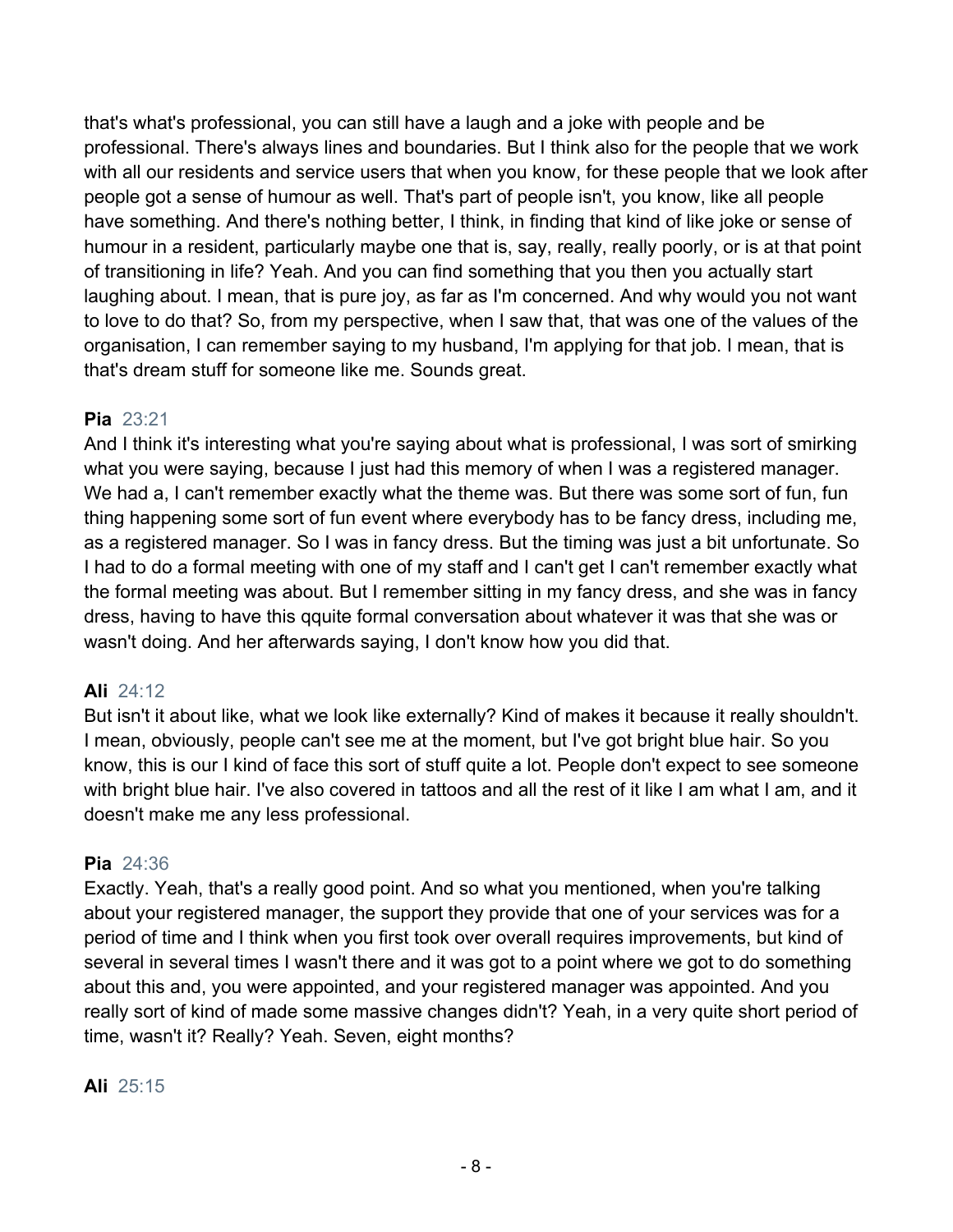Yeah, it was. So, um, yeah. So when I joined, so we had residential care service, which has a specialism in end of life and dementia. And it had been in requires improvement. For seven years in total, some of the areas have been good, but it just never quite got that shift, I suppose. And so. And that one it was was one of the reasons I was appointed. Because previously, I've done a lot of kind of quality work and where I was before, and done a lot of work transforming services that were underperforming. And so I'd already kind of got a view on how I thought that that should be done. And so when I came in, that was clearly this is last chance saloon basically, is what I was kind of told is that the service either needs to get to good, or there is a bigger, wider conversation in the organisation about actually pulling the service completey. So. So that was the big priority for me when I joined. And I do go through a bit of a process, it doesn't matter whether it's day service, a residential service, you know, can be houses service, whatever, I've used the same process the whole time, I've been doing this, which is probably about six, seven years of doing this now. And you have to immerse yourself in the service, which is basically what I did. So I, when I when I took the job, I said, Right, okay, but you do realise that this is now a priority. And this is how I'm going to do it. So I literally base myself there. There was no registered manager at the time, there was like an interim arrangement, which wasn't working. So there was a real cultural problem with the way the the structure of the care home was being run. So there was a lot of unwell lead was one of the areas that we were in requires improvement for. And I could see that soon as I walked in the door, there was a lot of people not really knowing what they were doing, there was no direction and no structure. And so I spent the first month, literally there every day, and just watched it work, and ask people questions. And why do you do that? And what is what's going on there and watching the care and looking at paperwork and listen to the conversations handovers staff teams, you know how people interact with one another, that kind of thing, looking at the building, the physicality of the building, what were what needs to be done. And then from that, I then create a transformation plan. And it's broken down into areas, and it literally is every single part of that building. So everything was ripped apart all the way through the actual physicality of the building. So everything needed painting, for instance, you know, like you can't do, you can't do bits of this, if you're going to pull something out of what has been not good enough for the last seven years, you have to look at everything. So a whole plan of works was put in place for the for the building, which meant that I went to our board of trustees and said, This is fine, I can do this. And I will do this, but you need to put your hands in your pockets. Because there's a there's a cost implication here, which was fine. And they did that. So you then start changing the physical building itself and start to change starts a message for the staff. And they realised that things are changing. So the things that they've been moaning about, or they have their perception is they've been moan about it forever. You know, that door doesn't work, or that's been hanging off the wall and no one's come and fixed it. Because it's that apathy, isn't it? People think that the leadership don't care, they don't care. So instantly, you have to start throwing things at it and going right, well, actually, you've told me all these things that are broken. I'm gonna get them fixed to you within next by next week. And there's a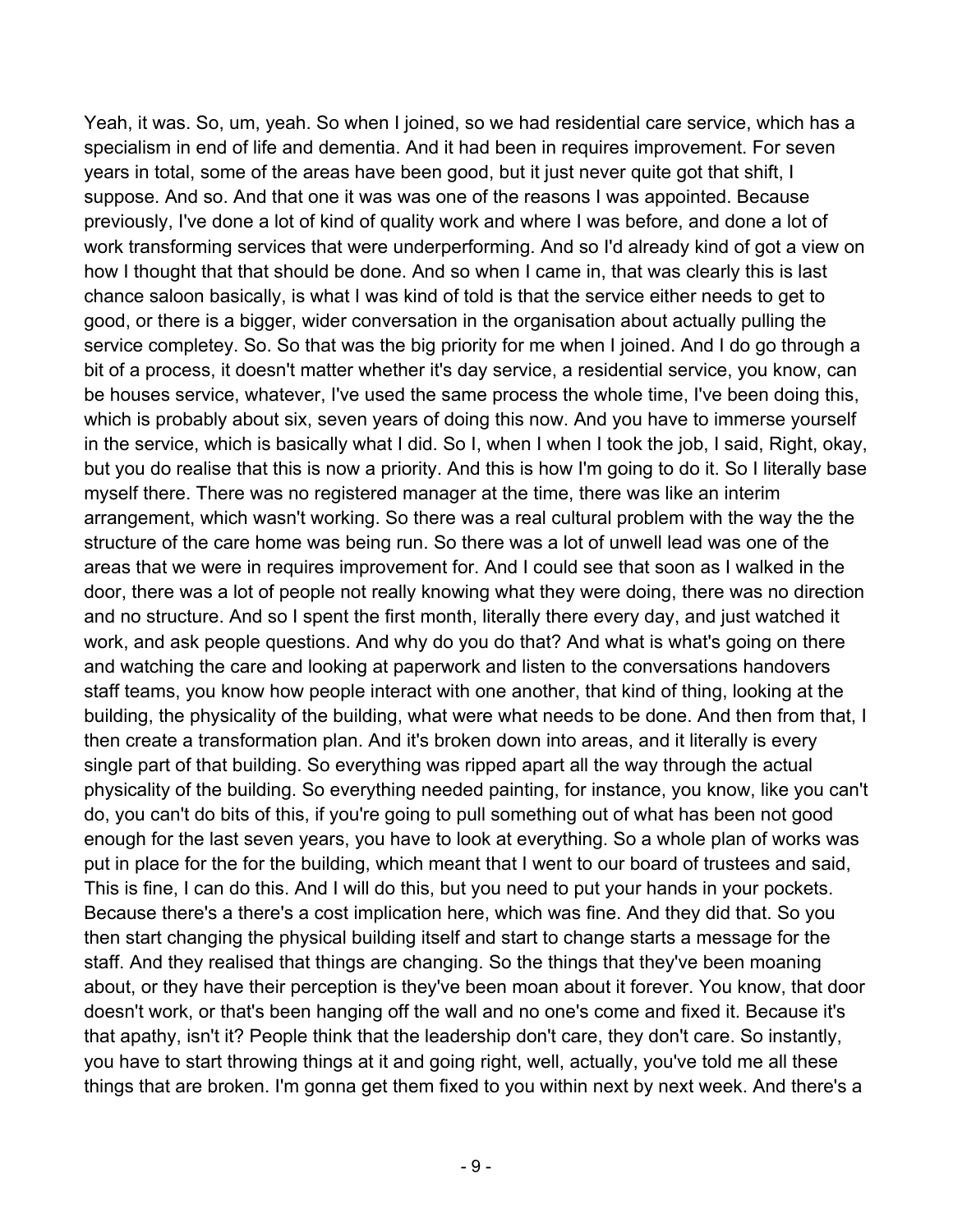lot of eye rolling. Yeah, yeah, yeah, cool. She will and then it gets done. And then they start to see that. So then you start to establish the fact that things are changing. And then then you start looking at the Okay, so let's look at the staff team. Let's look at the management let's look at the paperwork, and all of that. So you just go through it. I mean, I think when you when I originally wrote the transformation plan for for this service, and it was about 35 pages, double sided of all the things that needed doing, and everything gets RAG rated. And then and that's what you're held to account on as far as I'm concerned. And so the registered manager that I appointed in that process, she was the interim arrangement that was in place she had never been registered with For, but had so much love and passion for that service. And she wanted it to change. And she knew that it could get good. So she just needed somebody by a side to go, we're going to do this. And we are going to do this together. And that's what we did. And I lived and breathed that service, I took for six months, basically and did nothing other than that, and pulled all the strings I possibly could with my title of Director of Operations and called every department in and said, right, these are things that I need, and I need them yesterday. And we turned the whole service round within seven, eight months and then got reinspected it good. The nine month period point. And we've been good ever since. So and we're now working towards outstanding. And with with that I mean transformation plan. In terms of what was the hardest bit I'm just thinking about things like the workplace culture when it was that a really hard thing to turn around? And how did you create a positive culture, it is really challenging to do that I think you've got, particularly when you've got quite a large staff team, it's quite a large care house got a quite a large staff team, who have potentially not been held to account for a very long time, I've seen managers come and go, not stuck it out. They've been told lots of things and go yeah, we've heard it all before that kind of culture is sort of like there. And you've got to change that. And I think for me, you don't promise things you can't deliver, that is a massive thing, you if you're going to, if you're going to do it, you're going to do it, you also don't expect people to do things that you wouldn't do. So I was out on the floor all the time, I was just in it constantly. But don't if you're going to try and change things like that, and change people's perceptions of not only that service, but also the organisation, you've got to be at the cold face constantly taking the same level as flat as they are experiencing the same pressures that they are. And that was a huge part of what I did. And being completely honest with people was another part of how I do it. To the point of sometimes brutally honest, this is not acceptable kind of conversations and not shying away from those conversations. And we bought the families of every resident in as well and had that brutally honest conversation led by me and said, This isn't acceptable. This is not where we see our care services. And this is what we're going to do, we showed them the transformation plan, we sent the transformation plan to CQC. And basically owned the fact that this is not what we want to do. And I think when you put yourself out that much to that level of accountability, you've got to know that you can do it, you know, and that changes by doing that, that changes the staff to think, well, you know, this, we could be a part of something here. And that those that don't want to be a part of it go. And that is the reality of change is people either ride that wave with you and then get really passionate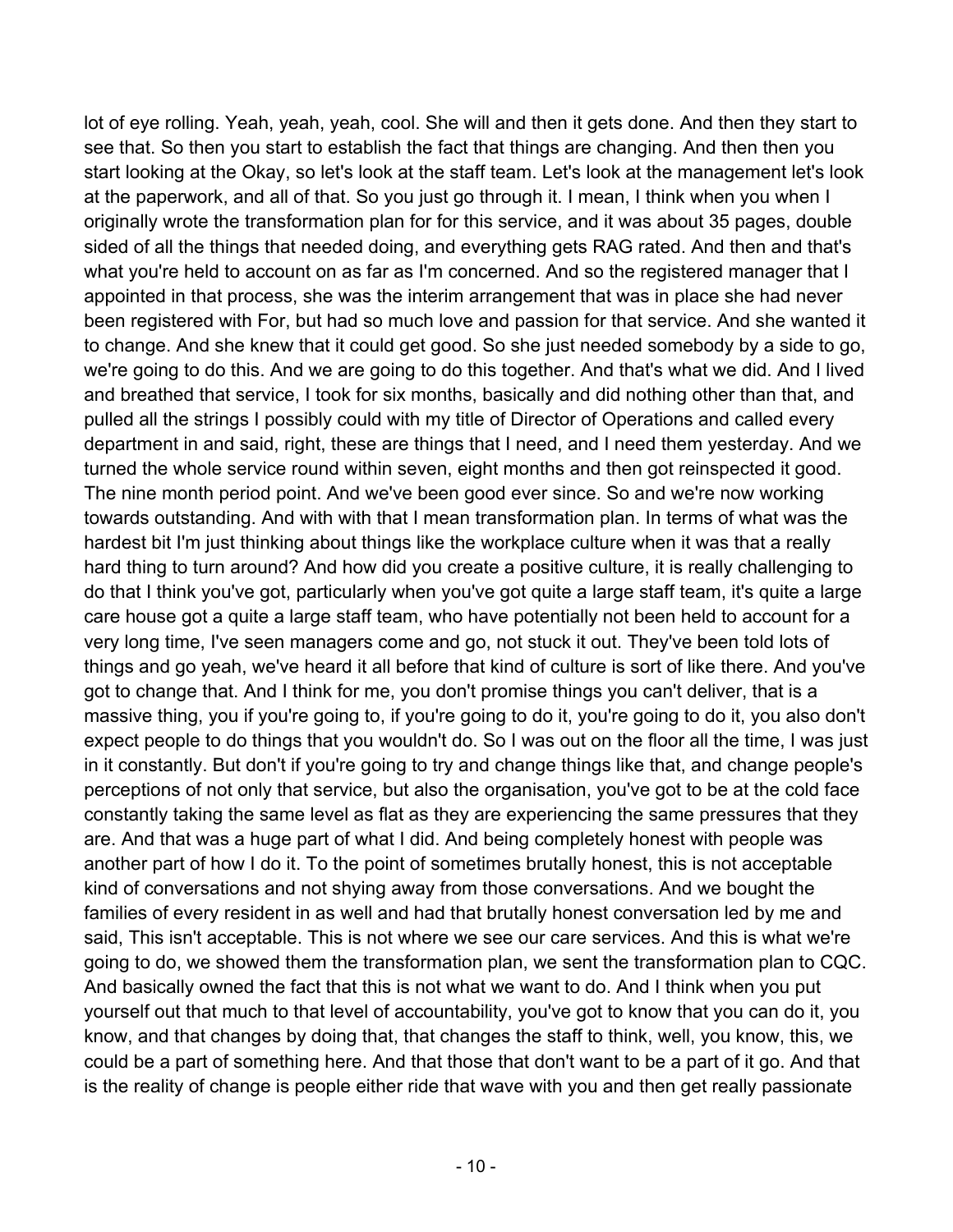about it and want to be a part of it. Or they don't. And that's okay. You know, and I think that's, it's, it's accepting the fact that part of change as well is loss, and that's okay,

### **Pia** 33:18

you know, agree with you. And they will just, they will leave when they and you think well, that's fine. Because actually what the people I want in my service, for good culture is the ones that believe in what I'm trying to do.

# **Ali** 33:32

Yeah. And I think what we did as well is through every point of recruitment that we did, when we did lose people, we were really honest about what they're walking into. So we changed our interviewing processes and said, Right, okay, you might be coming to us for a daycare role and whatever. But we want you to know that this is where the service currently is. But this is where the service is going. And these are the expectations that we're going to put on every single member of staff doesn't matter. Wait, how long you've been, you know, you're just coming in or whatever. This is where we're going. We're pushing constantly. And what that does, then is that either infuses people and they want to be a part of that. And they go actually, Joe Yeah, I really want to work. Or they go, actually, no, this isn't me. I want a comfortable ride. It wasn't a comfortable ride. It was a hard slog, but that's why we did it so quickly. And that's how it works. So yeah, and, you know, we have an amazing staff team, this service and all my staff are amazing, but we have an amazing staff to make the service. And we don't have a lot of churn, we don't lose a lot of people, because most of them have been through the journey with us. So at some point in that, you know, whoever they recruited in that journey, or have stayed the test of time. They've they've been through that journey, and they desperately want outstanding because they've seen that they can get good. Yeah, that kind of have that goal. Oh, massively. Yeah. And you are also a Caldicott Guardian. What is that? Oh, that's a really difficult question. So I'm guessing the like technical answer So so basically a Caldecott guardian. And it is now next year, it's actually going to be some requirements or regulation required for all health and social care organisations to have one. So it's very similar to sort of a data protection officer, I suppose. But ultimately what it's about, it's about, I am responsible for making sure that all the personal information that we have about all our residents and service users who use our health and social care services, is basically used responsibly held responsibly, that it's ethically accessed, that we're not kind of like, you know, selling it to people or losing it and those sorts of things. So it's, it kind of crosses over with a data protection idea, but Caldicott's a bit grey. So it's often used ethically around. Should we be given this information? Do we need this information? Should we be asking for people for this? Is that sort of lots of debate rather than legally data protection? We'll tell you what you can and can't do a Caldicott Guardian will potentially question you a bit more and say, why why do you need that? What's the point? You know, what is the point of that? And it protects somebody's personal information. So we, I became Caldecott guardian, when I started knowing that next year 2023 Is all health and social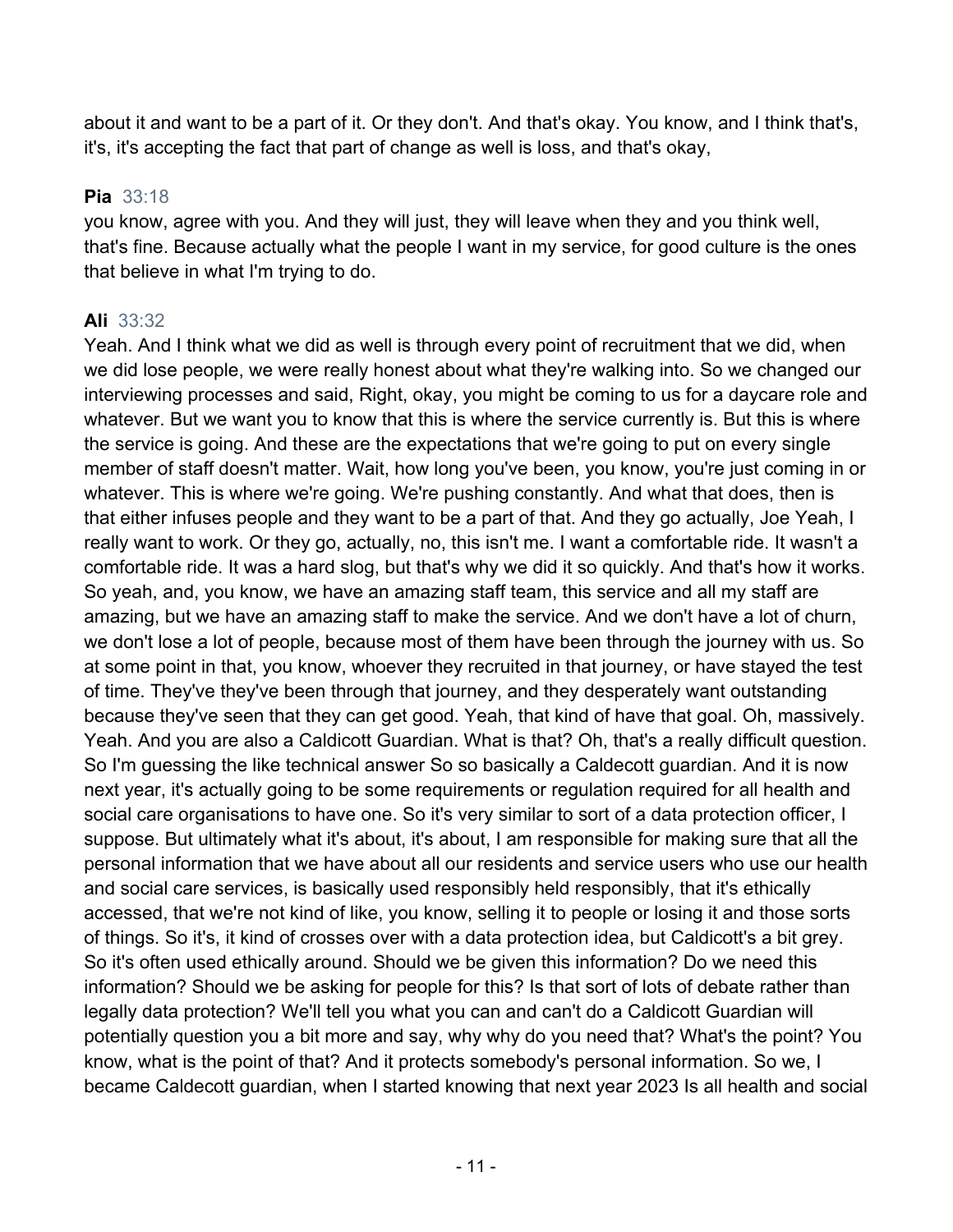care organisations will have to have one. So it is a huge part of an expectation and CQC do ask now, whether you've got one, they'll ask staff for inspection, do you know who Caldicott guardian is? So it's becoming a bit of a bit of a thing? does it relate to the safe Chloe or, or the well lead or lead? Yeah, well lead. So they will ask, um, so like, my, my details are on the there's a national Caldecott Guardian register that you have to be registered to, you have to do yearly, kind of like refresher conferences and training and that sort of thing. And and, yeah, I mean, it's in this size organisation. It's not a huge part of my work. But it's a it's a necessity. And what it does allow me to do as well, is that I do, because I'm caught guardian, I actually do all the training of our care staff around reporting and recording and keeping people's information safe. So that they can join the dots as to why that's why that's important, I suppose. And any services that contract with the NHS, so actually funded by the NHS, or have NHS beds, the NHS required to have a Caldecott Guardian now as well.

# **Pia** 37:47

And they you receive training? Yeah. From them. Okay. Well, in the show notes, we'll definitely put a link to that. So anybody listening, if they haven't heard of that before? And they can find out more? And it kind of links to my next question was about kind of you have so many different engagement with external, internal, nationally, locally, I have long list. Do you think this is something that registered managers should be involved with? Or do you think that's just mainly that sort of kind of nominated individual kind of in your organisation to kind of look externally?

# **Ali** 38:21

No, no, definitely, I think everyone should look externally. I just, I, I like to do it. For my for me personally, because I like to hear different things and learn from from different people. And, and I think everybody's got something to contribute. And by going on to different platforms, and doing the sort of work that I do, nationally and locally, and stuff like that, you hear all sorts of things that you can pick up and think, Oh, that's good idea, I might do that. And I think it's really important that anybody that works in social care was particularly registered managers or any other, nominate individuals, don't silo work, you know, we can all learn from each other. And that's ultimately why I kind of do what I do. And I'm quite opinionated. Which is, which is why I get asked to kind of do things like this and also talk to other organisations and things because it's not because I know any better it's just because I'm quite happy to have an opinion about something. And I think that's really important. Because I'm willing to share that experience. It's just, that's for me, is what it's about. So if there's an opportunity for my registered managers to, to go and talk to another organisation, or go and see another organisation or go on to conferences or whatever, I think that's really important for their own personal development, but also to just share ideas and learn from other people. So that's why I do it and I was just gonna say an even registered manager doesn't have a nomination individually he does it you'd really recommend that they really were involved themselves anyway, I think people should put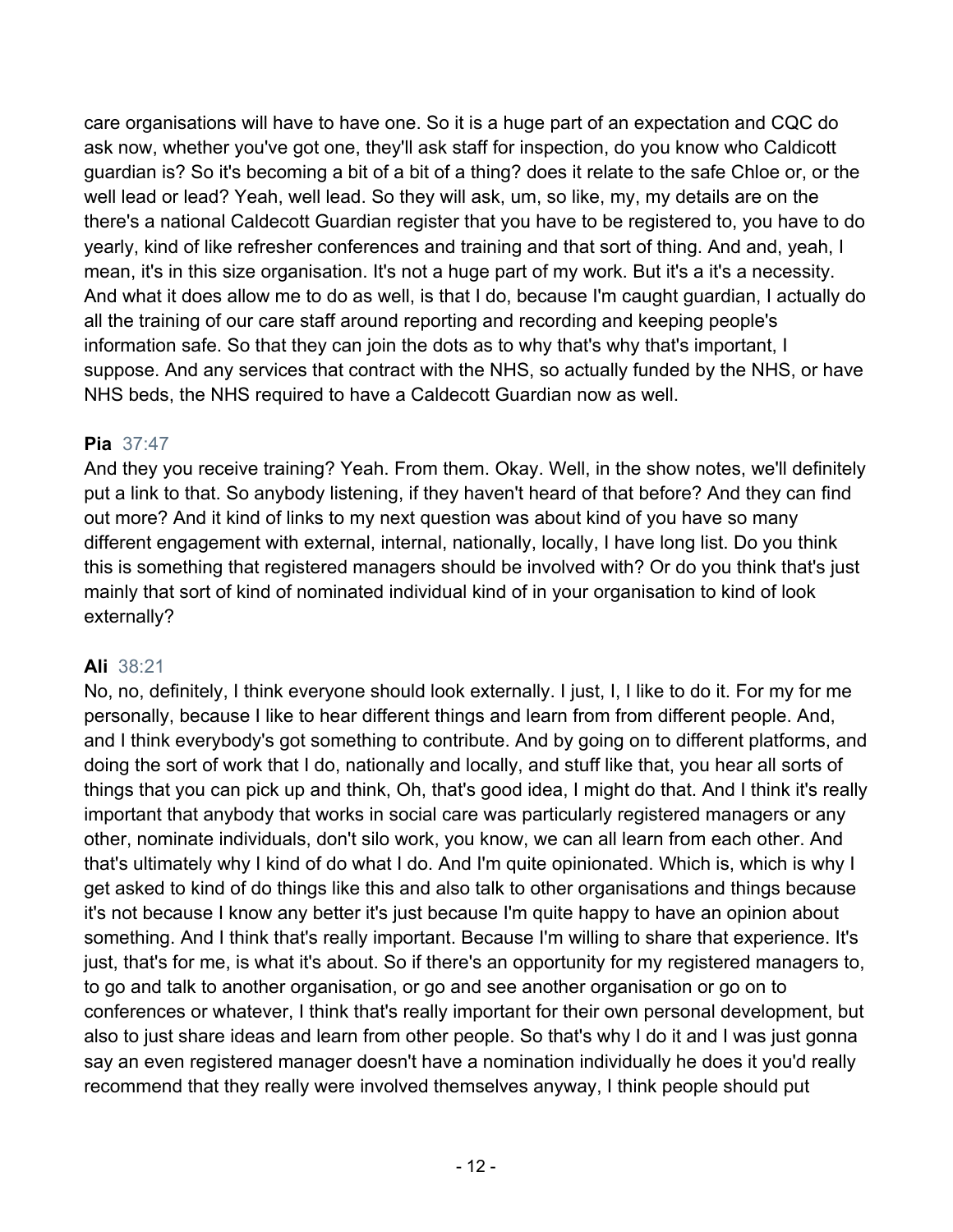themselves out there, you know, I really do. Because I think it is just a, it's a learning. It's all about learning all the time. And I think it's like things like this. So, you know, it kind of enables you to reflect, isn't it and think, and actually, we don't get very much time to do that, because everyone's really, really busy. So, um, I, that's another reason why I do things, because maybe people will ask me questions, which I've thought and asked, give an answer. And I thought about that. But that clearly is that you know, and that's actually a really good moment of reflection. And reflective practice is something that everybody should should do. But do any of us really have the opportunity to do it? So it's a different way of doing it. And I think if the registered manager has got an opportunity to engage, then for me, I would only ever encourage them.

# **Pia** 40:50

Right. Now, we've talked before about reflecting the importance of reflecting and really Yes, using, setting some time aside, yeah. As you say, when you start talking to other people, when you say something, you suddenly you think, Oh, I am, I've suddenly reflected without realising.

# **Ali** 41:08

Yeah. And I think the other thing is as well, is that everybody? I don't, I don't care what role you do. Everybody, at some point, will go, am I doing this right? Am I enough? I actually got this am I do I know what I'm doing? Everybody does that. And sometimes it just takes someone to ask you a question. And you answer it. And then that's just the clarity of you know, I've got this I'm alright. Actually, you know, and so that's a good thing.

# **Pia** 41:32

Yeah, absolutely. Absolutely.

# **Ali** 41:36

Okay, so moving on every episode, we have what we call our time for care slot. So this is your chance to share what you feel is your most time saving tip that you'd recommend to others. So this kind of ties into what I've just said, actually. So, um, is to stop. That is the biggest thing for me, because it's completely against the grain of probably most people that work in the sector is to stop. And I actually, it's taken me quite a long time to learn this. And it's taken, yeah, a massive amount of time. And actually, you know, COVID is probably one of the biggest things that's taught me this is the need to stop and to stop every day, at some point. And to give yourself that self care to carry on. I am a self professed workaholic, who lives and breathes what she does. But I've also learned more from more recently, actually, that I am no good to people, if I am laid up in bed, as I have been with COVID recently, and I just it's, it's a really difficult thing to do is to actually stop and then within that stopping, is to honestly move away from screen, go and take a walk or whatever it is. Or if you're on shift, go and take you five minutes and have a cup of tea, and all of that kind of thing. Because actually that self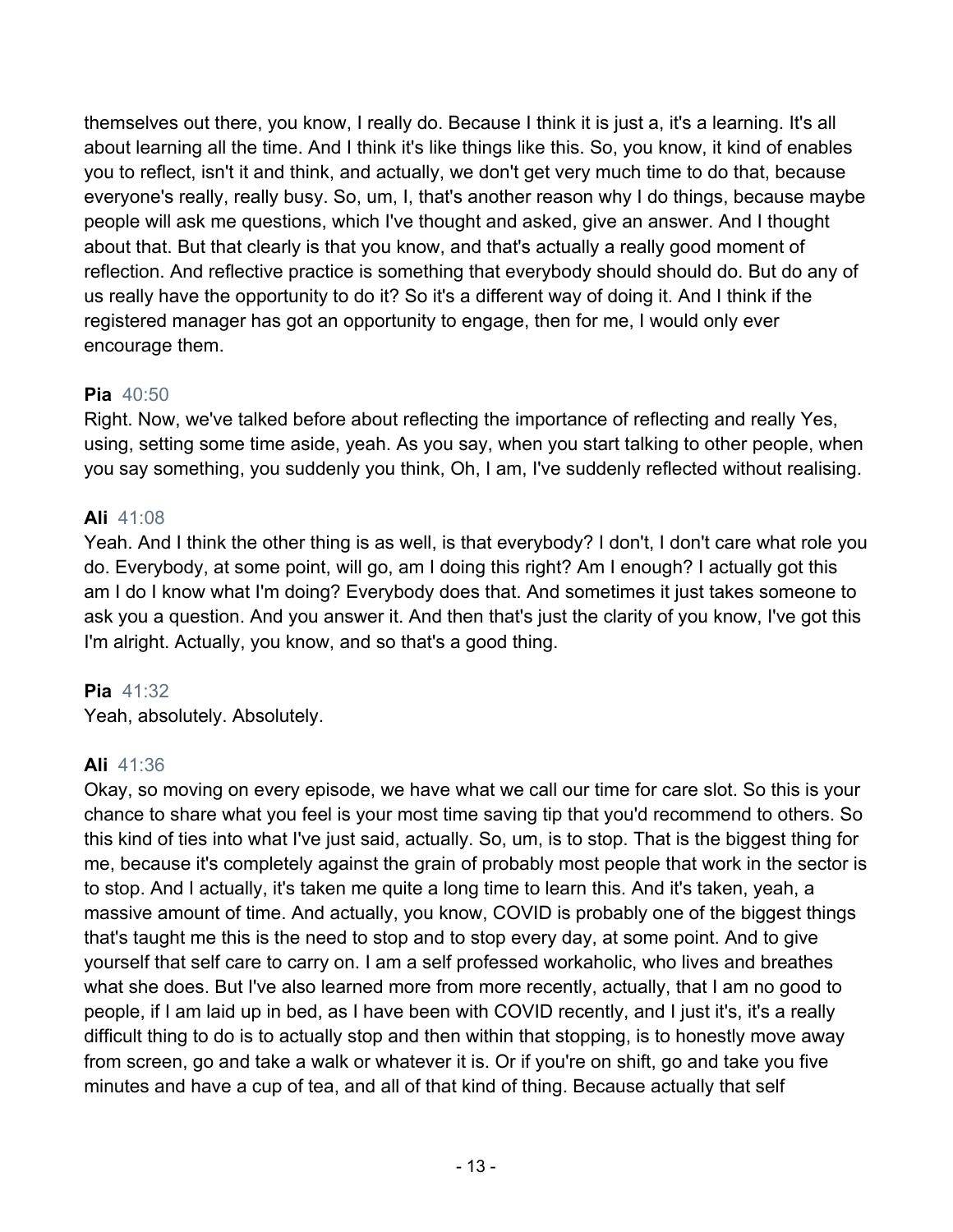investment, even if it is five minutes will mean that you'll be able to continue for longer. And that's a huge lesson that it's taken me 42 years to learn.. It sounds great that you've learned it really helpful. And one final question, we want you to imagine that you're in we're all in the lift of a 10th floor going down. And before people get out, we want you to tell them what you think is your your message that you want to stay with them. So the key message that you want to leave them with about social care. And for me, we're all doing an amazing job is probably one of the big things. I have never seen anything like I've seen in the last two and a half years or so as to what has happened to the sector. And what we have had to experience and it has been horrendous. And I would like there to be more opportunity for us to actually shout the loudest and say, we actually do a really, really important job as well. That is a big thing for me. It's it's been a real struggle for everybody, I think in different ways. And obviously different people have done different things and whatever. But it doesn't matter what job you do in the sector. It is as equally important as it is if it was done in a hospital. I think that there is maybe still that divide. So for me, social care is as important if not more important. brilliant and really positive note to end on that. Absolutely. Yeah. And I don't think I think anybody who works in the sector can disagree with anything you've just said, it's a really important message. So just huge thanks Zoe. As always, always, so much I've learned, and I just kind of think, oh, there's so many things to think about, and so many things that I've can reflect on afterwards and think, Oh, that was an important point. So thanks so much for your time today. No problem. Thank you. Bye. So Ali, that was Zoe, very interesting conversation. Gosh, that lady's got lots of lots of life and lots of lots of excitement about working in social care. Yeah, absolutely. It was really good to have her talk about the perspective of a nominated individual as well, because that's not something that we've had that kind of level of explanation before. And I think she explained the role really, really well. And brought it to life really, didn't it, especially the the importance of the role in supporting registered managers, I think that came across so strongly in terms of the joint responsibility and things like that, which I think is something I'm always concerned about when registered managers don't get that support from people and and I think we've we've recognised that I haven't we on the website, because we've created a page for nominated individuals to really encourage them to be as hands on as Zoe isn't she is incredibly hands on, isn't she and that page, I think it's got everything in one place. So particularly things like the resources around CQC. And the responsibilities, you know, we've got a lot of resources there in terms of looking at how you can improve your CQC rating. And the expectations of of CQC have and I know Zoe mentioned that, didn't she? So that's a page, I definitely think it was worth checking out if people haven't seen it. Yeah,

### **Pia** 46:59

absolutely. It's got loads and loads of resources both for the nominated individual themselves, but also for the register managers, which so we spoke so passionate about, about providing that support. And as she put it there like the sort of kind of the gold dust, they're there, the bit that holds it all together. And if you don't have them, you don't have a service. So yeah, I think